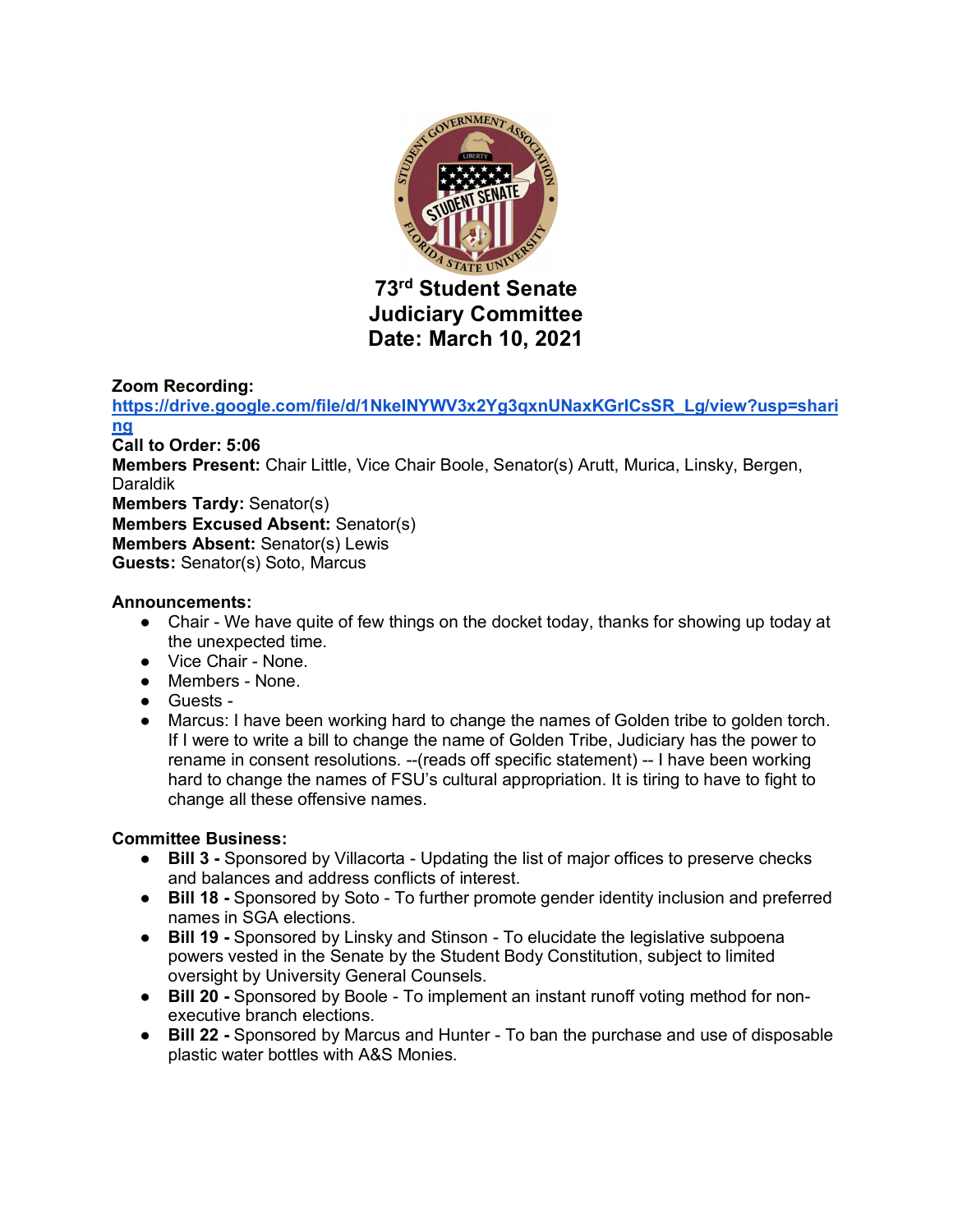- **Constitutional Amendment 7 -** Sponsored by Linsky To provide procedural clarity for when the Chief Justice of the Student Supreme Court vacates office, expectedly or otherwise.
- **Constitutional Amendment 8 -** Sponsored by Boole Changes cabinet positions from appointed to elected.

## **Old Business:**

**Bill 3** - Sponsor not present - **Tabled**

#### **New Business:**

## **Bill 18** -

- Opening Statement:
	- Soto: This bill is just a revision of the elections code. Currently SGA promotes "deadnaming" and that's just really disrespectful
	- Marcus: I think this helps increase our accessibility for students.
- Technical non-debatable:
	- Boole: Have you contacted the administration about this, and potential legal issues?
	- Soto: No, because I feel like I can respond to this.
	- **Linsky: move to enter round table**
	- **Arutt: seconded**
- Round table:
	- Linsky: I am glad that senator soto has
	- Daraldik: This is not an issue I was aware of. I am glad that senator soto has done this research.
	- **Daraldik: Move to call the question**
	- **Arutt: seconded**
- Closing:
	- Soto: When I registered for elections I was dead named and if SGA wants to be inclusive then this is a great bill.
- Vote:
	- **Y(Arutt, Murica, Linsky, Bergen, Daraldik, Boole) N (x) A (x)**
	- **Bill Passes**

# **Bill 19** -

- Opening Statement:
	- $\circ$  Linsky: The reason for this legislation was the questions brought up in the impeachment trial. There are a lot of issues and problems that come up in the subpoena system.
- Technical non-debatable:
	- None
	- **Daraldik: Move to enter round table**
	- **Boole: Seconded**
- Round table:
	- Daraldik: What exactly are you elucidating. I am still a bit confused after looking over the bill. What is the new process?
	- Linsky: The investigative board was formed, a subpoena was sent without signature. In the new process everything is the same as enumerated, but now if goes to a third party. It also adds all the normal legal requirements that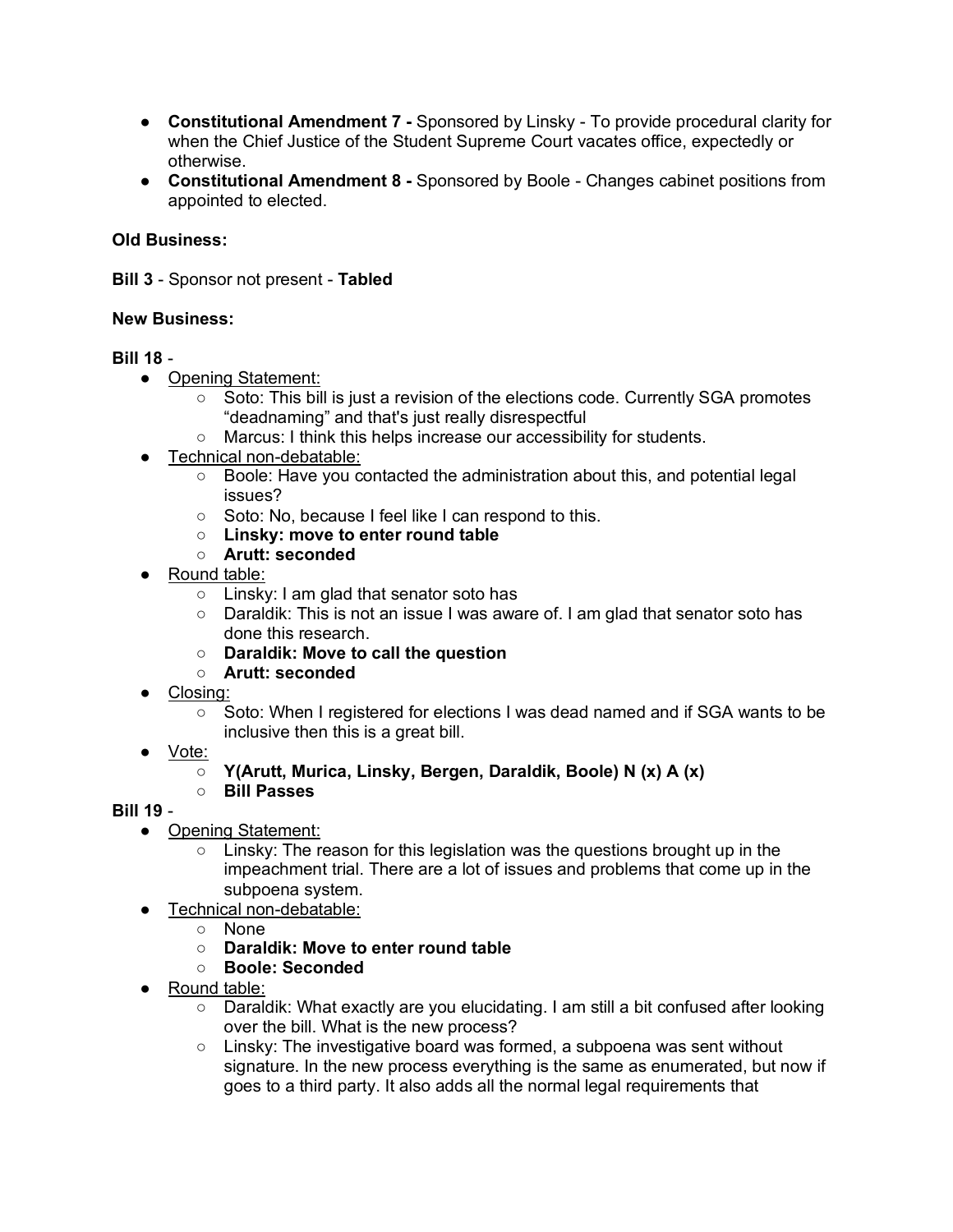subpoenas. The names, reason, and why subpoenas. If approved by the third party it must be approved by a majority vote in the general senate.

- Boole: I like this bill I think it provides more riguro and that rigour will make people take subpoenas more seriously
- Boole: Move to call the question
- Murcia: Seconded
- Closing:
	- Linsky: Thank you for your time
- Vote:
	- **Y(Arutt, Murcia, Linsky, Bergan, Boole) N (x) A (Daraldik)**
	- **Bill passes**

**Move to unlock the calendar Seconded Daraldik: Move to resume to orders of the day Murica: Seconded Bergen: Move to unlock the calendar to go to Legislative roundtable Daraldik: Seconded** 

**Bill 20** -

- Opening Statement:
	- Boole: this is similar to the bill that we talked about before but it has changed a few minor errors and change it to only applying to non-executive elections.
- Technical non-debatable:
	- None.
	- **Murica: move to enter roundtable**
	- **Linsky: Seconded**
- Round table:
	- Linsky: we voted to affirm this before, it's better now.
	- **Linsky: Move to call the question**
	- **Murcia: Seconded**
- Closing:
	- Boole: Thank you.
- Vote:
	- **Y(Arutt, Murcia, Linsky, Bergen, Daraldik, Boole) N (x) A (x)**
	- **Bill Passes**
- **Bill 22** 
	- **Boole: Move to table**
	- **Linsky: Seconded**

# **CA 7** -

- Opening Statement:
	- Linsky: As you all recall when we had the first impeachment hearing with the issues of judicial appointments. How can the Chief justice appoint a new Chief justice when they are no longer the chief justice. This bill amends that section of the constitution
- Technical non-debatable:
	- None
	- **Boole: Move to enter roundtable**
	- **Murcia: Seconded**
- Round table: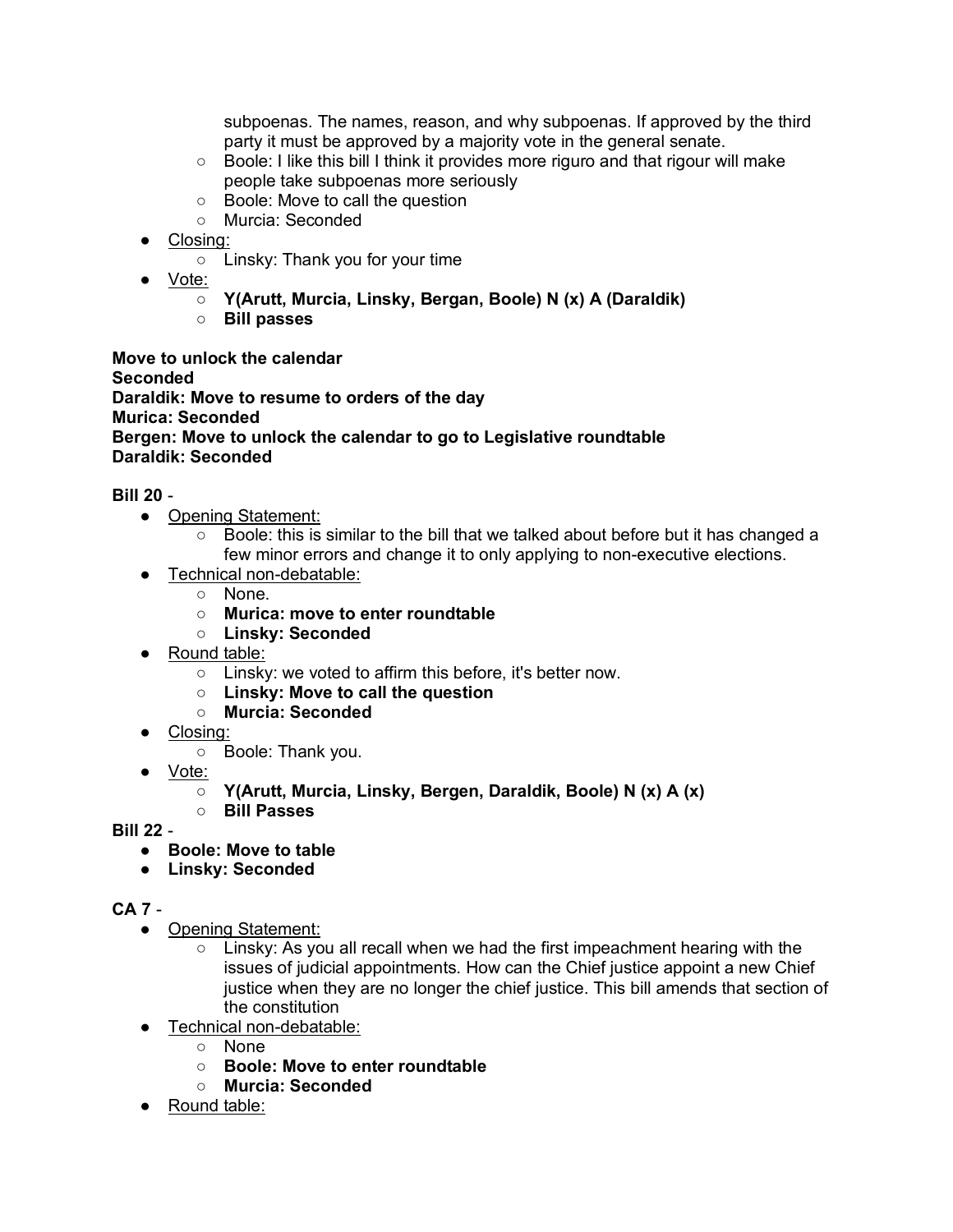- Boole: I first would like to commend Senator Linsky has addresses one of many issues found in statues during the impeachment
- Murcia: I think this is a well throughout legislation
- **Murcia: Move to call the question.**
- **Arutt: Seconded**
- Closing:
	- $\circ$  Linsky: I thank you for looking at this amendment. It might need to be amended and I hope that any holes will be found on the senate floor.
- Vote:

○ **Y(Arutt, Murcia, Linsky, Bergen, Daraldik, Boole) N (x) A (x)**

○ **CA Passes**

# **CA 8** -

- Opening Statement:
	- Boole: This amendment seeks to change a couple things. It takes away the president's ability to appoint their own cabinet members. I like that in florida that cabinet positions are done by election. The bill is written vague because its a CA.
- Technical non-debatable:
	- Linsky: So the primary goal of this amendment is to change to allow the executive elections to be defined in statutes.
	- Boole: No, the main purpose would be to change cabinet positions to elected positions
	- Arutt: have you consulted with any members of the executive branch about this amendment?
	- Boole: I have not.
	- **Linsky: Move to enter roundtable**
	- **Murica: Seconded**
- Round table:
	- $\circ$  Linksy: I like the gist of this, I have a hard time seeing it get passed as it is right now. The primary idea behind this bill would be to create a difference between appointment powers and it give more voice to the student body. The amendment does not have a list of positions for the cabinet. Further explains more potential complications with bill.
	- Daraldik: I agree with senator linsky in that this bill does not have adacuit language describing its implementation. Being realistic about the cabinet the exec should have that authority to pick who they want to advise the president. If there was a definition of positions then maybe. Further explains how president Biden has implemented his own cabinet, and there has been pushback.
	- **Boole point of clarification:** this can be amended
	- Linsky: What are all of the positions that the cabinet has
	- Boole: It's hard to say some positions are defined in statutes some are not.
	- Little: each administration picks what positions they will have
	- Linsky: I would like to see the attorney general be an elected positon. Further discussion on moving forward and how we can address the issues of the amendment
	- Boole: I agree and think that this should be tabled just voted no. then we can make three CA to address each part.
	- **Daraldik: Move to table**
	- **Murcia: Seconded**
	- **Bill tabled**